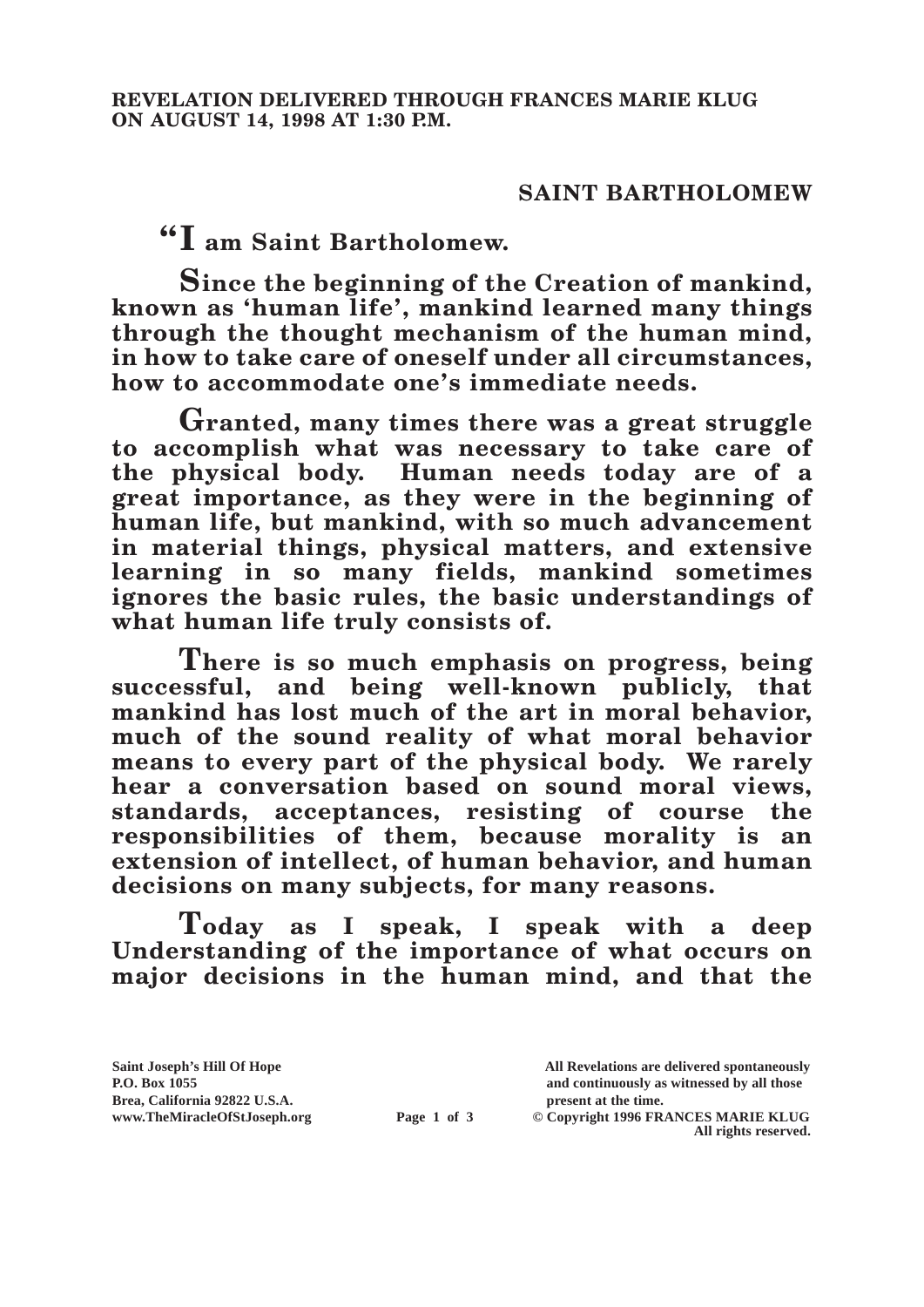**human mind does not always respond morally correct, or morally acceptable to The Commandments of God. When The Commandments were first given, those who listened to Them being delivered, realized that These Commandments were not for them alone, but for all generations to come. Needless to say, each Commandment was so indepthly spoken, and left no option out regarding the necessity of obedience to it.**

**Today as I speak, the legacy of fully understanding The Commandments of God has diminished to such a concise, orderly form, that They cover very little of what the human mind or body is capable of, or practices in daily life.**

**When We hear individuals examine their conscience, very little time is spent on the in-depth meaning of each Commandment, and this is sad, because it is necessary for mankind to fully understand that These Commandments were given to mankind to fulfill the acts of respect for the mind, for the body, and for the Soul of themselves, and to be example to all others. We never hear a sermon, a talk, or any subject matter that goes indepthly on the Greatest Guides for human life that mankind was personally, is personally the recipient of. Conciseness very often omits the soundness in a subject, the greatness in a subject, the full meaning of the subject.**

**The Father has given to the world at 'this time', a Miracle of His Divine Love, and has allowed and instructed so Many of Us to take part in This Gift of His Divine Love, delivering to all races, all cultures, all creeds of human life, the Importance for which human life was created, and reminding mankind that** 

**All rights reserved.**